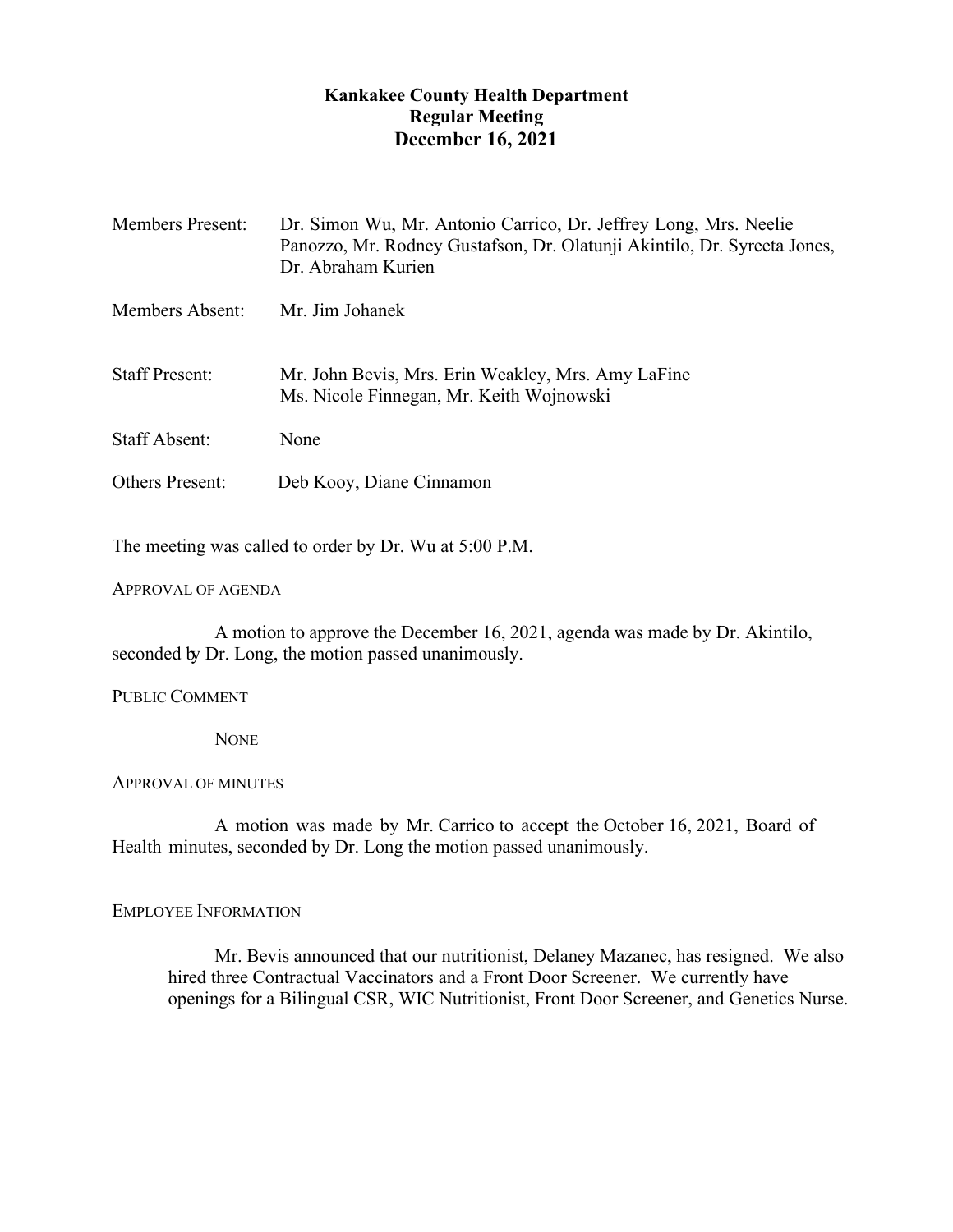### Division Reports

*Client Services*

**NONE** 

#### *Environmental Health*

**NONE** 

### *Administrator's Report*

Mr. Bevis reported that as of now, our County is at 46.2% fully vaccinated. We are currently at 23,000 cases and 304 deaths, an increase of 23 since last reported. Mr. Bevis announced that we are currently hosting walk in vaccination clinics every Tuesday and Thursday at the Health Department and we continue to encourage vaccinations and vaccination education throughout the community in combination with IDPH and will continue to make every effort to have vaccinations available with the help of partnering pharmacies throughout our community.

#### ADMINISTRATIVE REPORTS

#### *Financial Status*

Mrs. Weakley updated the Board on the October 2021 financials. For October 2021, we should be at 91.67% of the year, and we are just under 72% for revenue on the year. We've started to receive payments for grants for the new grant year which started in July, and we should start to see payments come in for the Comprehensive Local Health Protection Grant which includes Perinatal Hepatitis B Prevention, Childhood Lead Prevention and Protection, Body Art, Tanning, Tobacco, Influenza Planning and Promotion, and the Vector Grant because it was finally executed along with Adolescent Health and the new Genetics Grant. We also received another property tax distribution from the County Treasurer bringing us to just under \$520,000 in property tax distribution received thus far for the year. We also had a great month for Clinic Services as we are starting to see the revenue come in for flu shots and other immunizations. Our immunization schedules are booked out until mid-December. Overall, for October we received approximately \$186,000 in revenue. On the expense side for October, for personnel, we are pretty much right on target overall at 93.41%. For the year, we are at 66.66% for total expenses, which is still well below the 91.67% we should be at, and our total overall budget is just over \$245,000 as a positive fund balance as of the end of October 2021. Interest for the IPTIP, money market, and checking accounts was again very low in October, netting less than \$42 total in interest. Total Cash on hand is \$ 3,311,249.92 for October 2021. A motion was made by Dr. Akintilo to approve the October 2021 financials, seconded by Mr. Gustafson the motion passed unanimously.